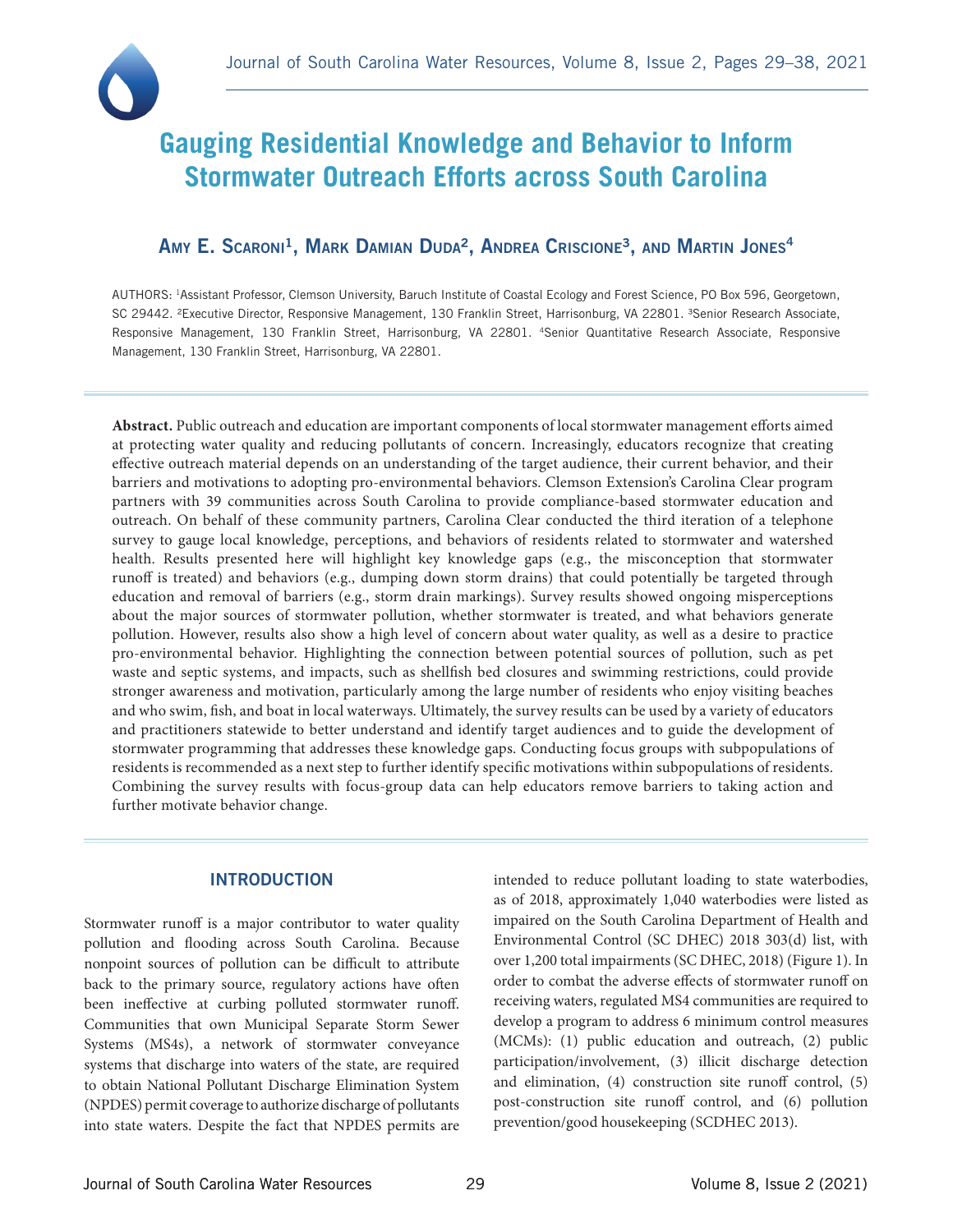## Scaroni, Duda, Criscione, Jones

Individual actions and behaviors of residents contribute to water quality and quantity issues; therefore, providing public outreach, education, and involvement opportunities is one strategy to target polluters directly and reduce pollution-causing actions across the landscape. This follows from an assumption that people are often unaware that their behavior on land can impact water quality and water quantity downstream, but if they know better (e.g., knowledge gained through stormwater outreach efforts), they will do better (e.g., limit pollution-generating activities, resulting in fewer impaired water bodies). However, 15 years after the first MS4 permit was issued in South Carolina, the number of waterbodies on SCDHEC's 303(d) list (2018) increased by 7% (Figure 2). While the pollution driving these impairments comes from a variety of sources and sectors (e.g., land use change, development, agriculture), pollution generated by individuals and individual behavior is the source most easily targeted through education.

South Carolina has over 70 regulated MS4 communities, 39 of which contract with Clemson Extension's Carolina Clear program to provide their compliance-based stormwater education, outreach, and involvement. The Carolina Clear model works through a regional consortium-based approach, where multiple MS4 communities partner on a stormwater education strategy, led by local Clemson Extension agents. A key deliverable from this partnership, and a requirement of the MS4 permit, is a periodic evaluation of the effectiveness of educational efforts (SCDHEC 2013). Carolina Clear uses a telephone survey of residents in participating consortium areas (across 6 counties of South Carolina and spanning all 3 regions: the coast, the midlands, and upstate) to gauge effectiveness of programming over time and to better understand the informational needs of its education program's target audiences. Previous surveys were conducted in 2009 and 2013. The third iteration of the survey was conducted in 2019.

Stormwater departments are increasingly focused on education as part of their mission, whether the education is provided by staff of the department or contracted out to a group such as Clemson Extension. Educational efforts are often reactive by necessity; if an illicit discharge is discovered, or if improper disposal of fats, oils, and grease leads to a sanitary sewer overflow, timely distribution of outreach materials may be necessary to curb these pollution sources. However, being able to anticipate behaviors and observe trends allows educators to proactively address problems and develop more robust informational campaigns aimed at reducing barriers and changing behavior over the longer term.

#### BACKGROUND AND RELATED WORK

Notably, research indicates that education alone does not always lead to behavior change (McKenzie-Mohr et al. 2012); instead, motivation is the primary driver (Schultz



Figure 1. South Carolina waterbodies on SCDHECs 303(d) list (data from SCDHEC Watershed Atlas).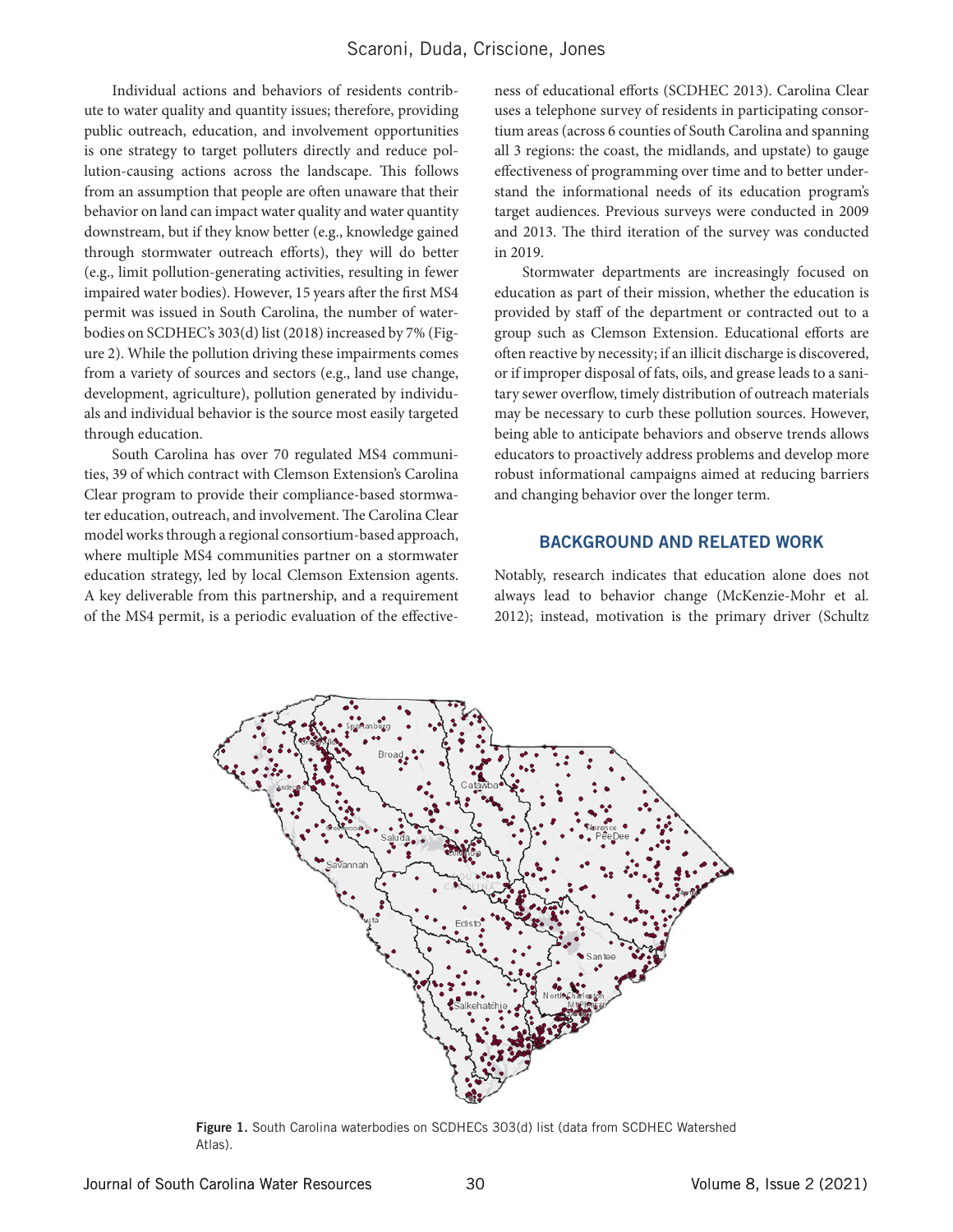## Gauging Residential Knowledge and Behavior to Inform Stormwater Outreach Efforts



Figure 2. Number of waterbodies across South Carolina included on SC DHEC's 303(d) list of impaired waters, assessed biennially (SCDHEC 2019).

2011). Even people who want to do the right thing are often limited by barriers other than lack of knowledge (Ajzen et al. 2011). This doesn't mean that education and outreach are not effective, but it does mean that a clear understanding of target audiences, and their attitudes and motivations, is necessary to tailor education and outreach to meet audience needs and motivate action. It is not enough to develop general education materials and hope they connect with an audience; motivating pro-environmental behavior that protects water quality requires deploying targeted materials directly to those who need them (Shepherd 1999).

Generally, the goal of a behavior change effort will be to motivate the target audience to either *accept* a new behavior, *reject* a potentially undesirable behavior, *modify* a current behavior, *abandon* an old undesirable behavior, or *continue* a desired behavior (Lee and Kotler 2011). Messages aimed at promoting actionable behaviors are more likely to resonate with an audience if they identify single, achievable, specific actions the audience can take (Costanzo et al. 1986).

MCM 1 (public education and outreach) of South Carolina's MS4 permit includes a requirement to identify the target audience (SC DHEC 2013). This will depend on which pollutant of concern is being targeted, and the source of the pollution. But it is also essential to identify the current audience behaviors, and the target behaviors that you want the audience to take. MCM 1 also requires that "program goals and objectives must include short-term goals geared to increase awareness of the issue as well as longer-term goals

geared to affect behavior change to the maximum extent practicable" (SC DHEC 2013). However, it is important to keep in mind that raising awareness in the short term will not be enough to affect behavior change in the long term.

Regularly surveying residents is one way to identify audience knowledge and behaviors, and to gauge whether behaviors are changing over time. The results of previous Carolina Clear surveys conducted in 2009 and 2013 have been used to identify target audiences, identify new and emerging topics, inform creation of messages, and identify appropriate channels for message delivery. For example, storm drain markings indicating "drains to waterway" were installed in locations where residents were unclear on the final destination of stormwater runoff. However, this scale of data collection can be a challenge for a small stormwater department that may not have a full-time stormwater educator on staff. The 2019 Carolina Clear telephone survey includes a diverse set of communities spanning the coast, midlands, and upstate of South Carolina, and results presented here may be useful to other stormwater departments and educators seeking to identify and better understand their target audiences.

## PROJECT OBJECTIVES / GOAL

As defined by the initial survey effort in 2009, the primary goal of the Carolina Clear telephone survey is to better understand the knowledge, perceptions, and behaviors of residents related to stormwater and watershed health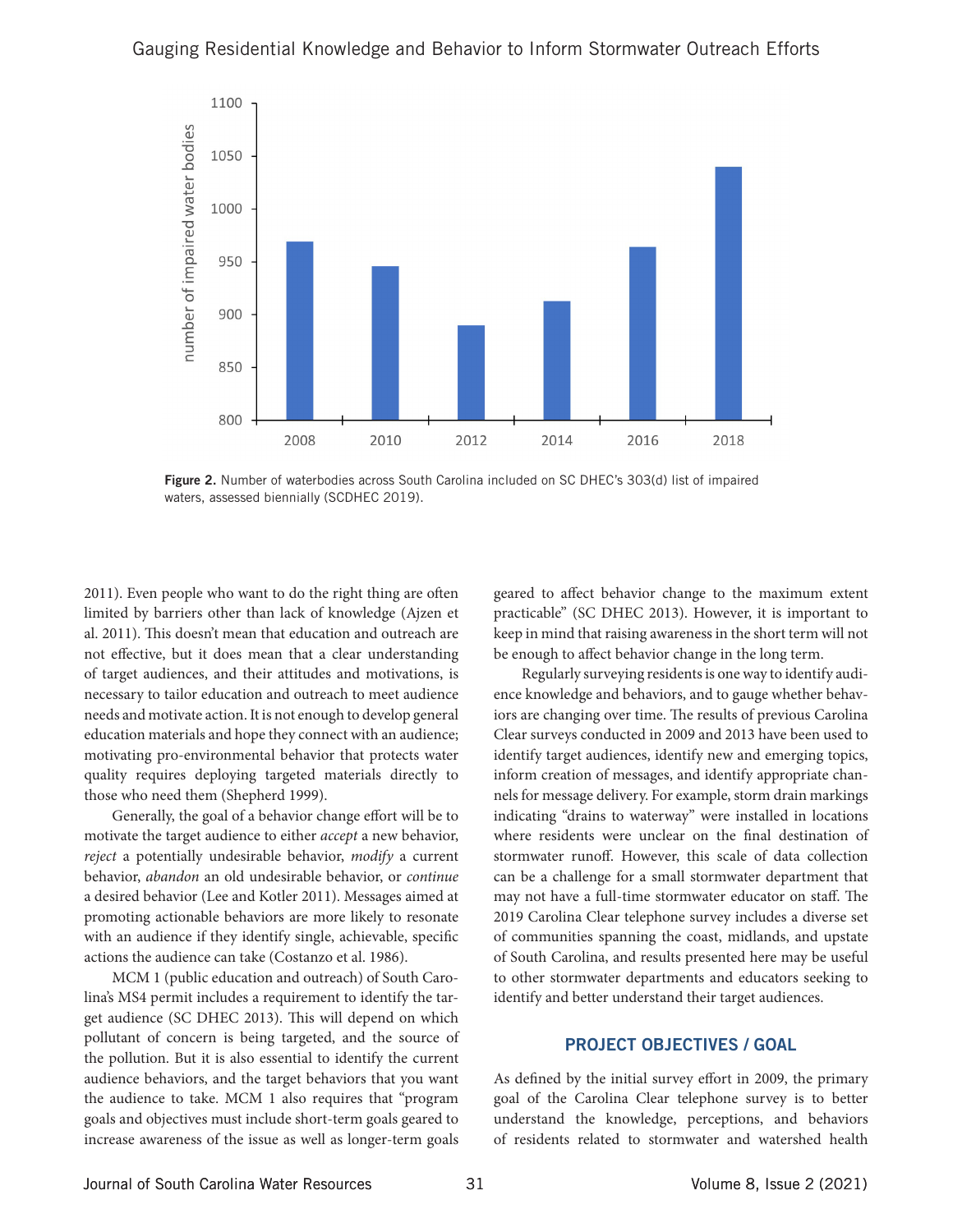(Giacalone et al. 2010). Additional goals include identifying barriers to pro-environmental behavior and segmenting out audience characteristics to more effectively target subpopulations. Ultimately, the survey results can be used by a variety of educators and practitioners to guide stormwater programming across the state and to provide evaluation data that can be used to indicate the effectiveness of education and behavior change efforts over time.

## MATERIALS AND METHODS

The telephone survey instrument was developed by adapting the questions used in the previous two iterations of the survey in 2009 and 2013. It was important to provide consistency in order to highlight where perceptions are changing and knowledge has been gained, although additional questions were added to address new issues or gaps in understanding. The survey consisted of 53 questions, including a mix of openended, closed-ended, single- or multiple-response, scaled, and series questions. The survey instrument was approved by Clemson's Institutional Review Board (IRB2019-178).

Implementation of the telephone survey instrument was contracted out to Responsive Management, a survey research firm specializing in natural resource and outdoor recreation issues. Responsive Management conducted pretests of the questionnaire to ensure proper wording, flow, and logic in the survey. The survey was conducted by telephone, using Responsive Management's own in-house telephone interviewing facilities, and targeted both landlines and cell phones. The sample of adult South Carolina residents was obtained from Marketing Systems Group and used a probability-based selection process to ensure that each eligible resident within each region had an equal chance of being selected for the survey. This process ensured that the sample was valid because every resident had a known chance of participating in the survey. The sample consisted of residents within 5 regions across the state that contract with the Carolina Clear program to provide compliance-based stormwater outreach and education. These regions include 11 counties and all 39 partner MS4 communities (Figure 3). The five regions are:

- Region 1 (Pickens Area): Pickens and Anderson Counties
- Region 2 (Pee Dee Area): Florence, Darlington, and Sumter Counties
- Region 3 (Beaufort Area): Beaufort County
- Region 4 (Charleston Area): Charleston, Berkeley, and Dorchester Counties
- Region 5 (Myrtle Beach Area): Horry and Georgetown Counties

The survey was conducted in August and September 2019 using Questionnaire Programming Language (QPL) for data collection. A total of 2,003 surveys were completed (Table 1).



Figure 3. Survey targeted residents in eleven counties across South Carolina.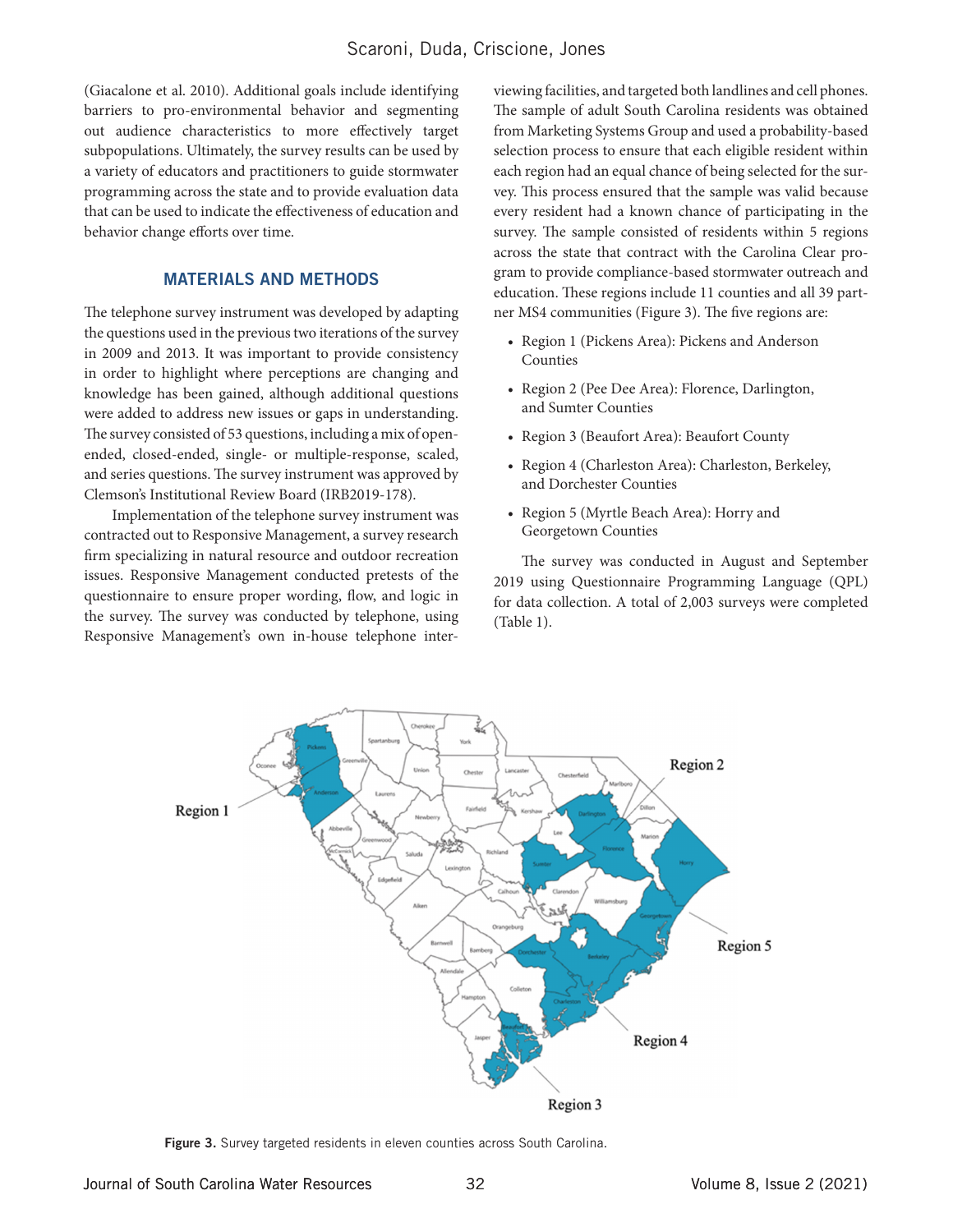| Region                  | Sample | Population | <b>Sampling Error</b> |
|-------------------------|--------|------------|-----------------------|
| Region 1 (Pickens)      | 402    | 246,894    | 4.88                  |
| Region 2 (Pee Dee)      | 401    | 238,375    | 4.89                  |
| Region 3 (Beaufort)     | 400    | 144,108    | 4.89                  |
| Region 4 (Charleston)   | 400    | 578,579    | 4.90                  |
| Region 5 (Myrtle Beach) | 400    | 300,324    | 4.90                  |
| Study Area Total        | 2,003  | 1,508,280  | 2.19                  |
|                         |        |            |                       |

Table 1. Sample Size, Total Population, and Sampling Error by Region (Responsive Management, 2019)

Data analysis was performed using IBM SPSS Statistics as well as proprietary software developed by Responsive Management. The results were weighted by age and gender within each region so that the data were representative of these demographic characteristics for the total population of that region. The regions were then weighted to represent their proper proportions within the 5 regions as a whole. Results are reported at a 95% confidence interval.

#### RESULTS

Similar to the previous iterations of the survey, results were divided into four general categories to best interpret their role in water quality protection and to determine how they can be used to inform outreach strategies. These categories were: level of concern, watershed knowledge, assessment of impacts, and behavior.

#### LEVEL OF CONCERN

Virtually all residents (99%) consider clean water to be important to South Carolina's economy and tourism, with 94% saying they feel it is *very* important.

The majority of residents often or sometimes visit beaches (65%) and other natural areas (53%) for recreation, and 40% of residents often or sometimes fish or boat (Figure 4). Most residents (87%) are concerned with pollution in their local waterways, and 57% are *very* concerned. Notably, the degree of concern is markedly lower in Region 1 (Anderson and Pickens Counties), compared to the other regions. Also, Region 1 is the only region where the degree of concern decreased since the last time the survey was conducted in 2013 (from 92% in 2013 to 82% in 2019). Region 1 also has the highest concentration of approved watershed-based plans, so it could follow that awareness of ongoing local efforts to improve water quality is reducing overall levels of concern. Those residents most associated with being *very*  concerned are African American residents, female residents, and those who live in a large city or urban area, compared to

other groups. Most residents (93%) think litter is a problem in their county, with 52% saying it is a *major* problem.

#### WATERSHED KNOWLEDGE

Residents were asked, in an open-ended question, how they think pollution from land enters local waterways. The majority (73%) of residents described stormwater as the primary pathway, although some residents were able to give more detail about transport mechanisms (e.g., via overland flow or storm drains) than others. The primary "other" way that was commonly mentioned alluded to point sources of pollution (e.g., factories). This understanding of the connection between land-based pollution and water pollution didn't necessarily carry over when similar questions were asked, particularly when questions were posed in a yes/ no format. Residents were asked, in an open-ended question, where water flows after entering a storm drain. Residents



Figure 4. Participation by residents (%) in various outdoor activities.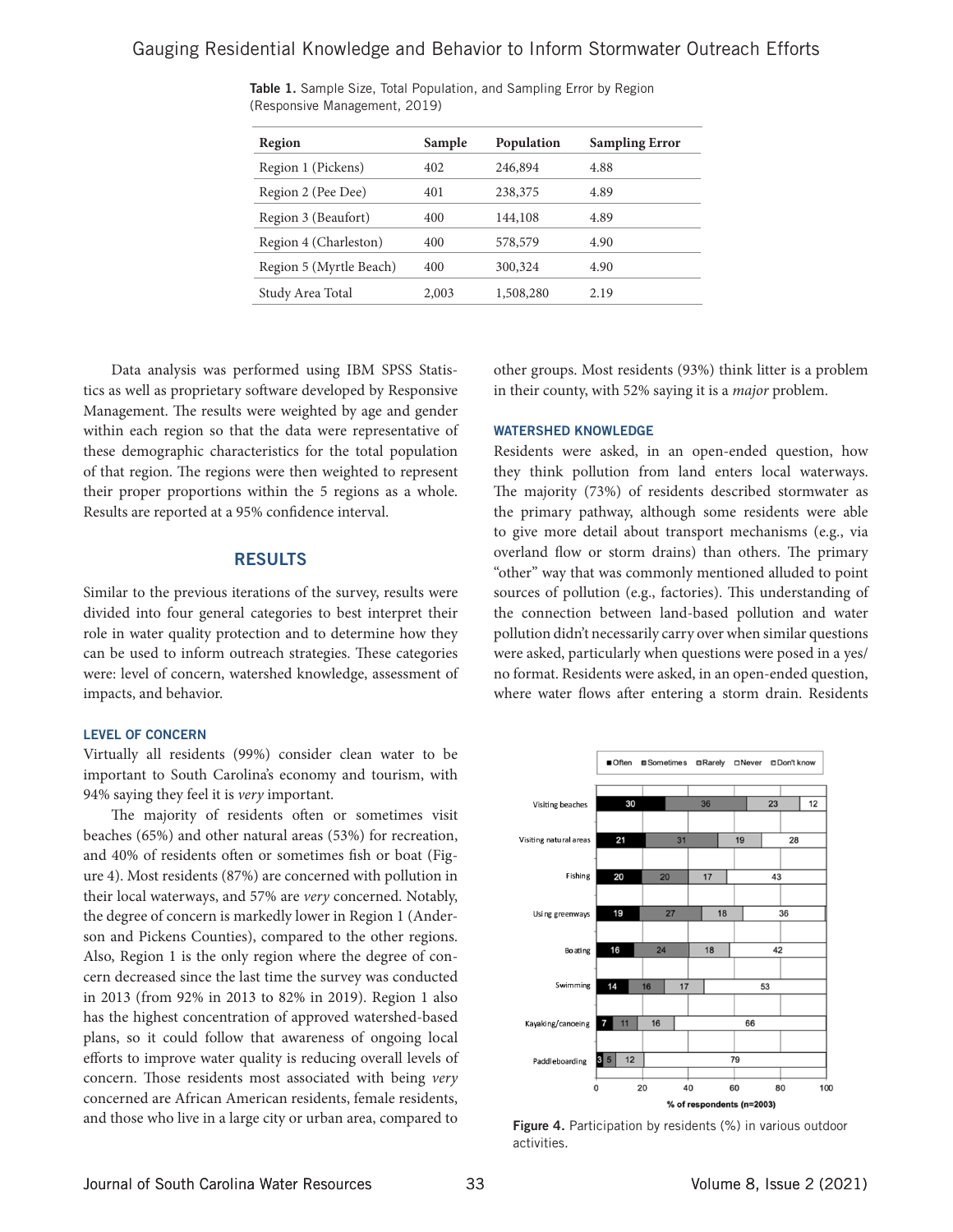most often said they do not know (37%); otherwise, the top responses were that water flows directly into local waterways (35%), water is collected and sent to a wastewater treatment plant (11%), and water is diverted to a neighborhood stormwater pond, structure, or system (10%).

About a quarter of residents (26%) think water that flows into storm drains is treated at a wastewater treatment plant (WWTP) before it reaches waterways, while over a third (34%) did not know what happens to the water. Region 1 (Anderson and Pickens Counties) residents are more likely than those in other regions to think stormwater is treated at a WWTP, Region 4 residents (Charleston, Berkeley, and Dorchester Counties) were more likely to recognize that stormwater is not treated at a WWTP, and Region 2 (Sumter, Darlington, and Florence Counties) residents had the highest rate of unsure responses (47%). All of the South Carolina counties surveyed are MS4 communities, which means stormwater is not treated at a WWTP. However, South Carolina was the sixth-fastest-growing state in 2019 (US Census Bureau 2019), and if new residents are moving from areas that had combined sewer, they may be unaware that they have moved to an MS4 community. Ensuring all residents understand that their stormwater is not treated is an important step in making the connection between landbased sources of pollution and impacts on local water quality.

#### ASSESSMENT OF IMPACTS

Residents were read a list of possible sources of water pollution and were asked to state how much impact (great impact, some impact, very little impact, no impact, don't know) each has on waterways in their area. Pollution sources



to various pollution sources.

included fertilizers and lawn chemicals, industrial sites, vehicle leaks, farm operations, sediment from construction sites, pet waste, and runoff from home car-washing (Figure 5). Fertilizers and chemicals that people use on their lawns or gardens was at the top of the list, with 81% of residents saying it has a *great* impact or *some* impact on waterways. This is followed by a grouping of responses that had 66% to 73% of residents saying each had a *great* impact or *some* impact on waterways in their area: industrial sites, fuel and oil leaks from vehicles, sediment or dirt from construction sites, and farming operations. Pet waste and runoff from people washing their cars were considered to be the least impactful to local waterways, among the options stated. Bacteria is the biggest threat to water quality in South Carolina (based on total number of bacteria impairments compared to other impairments); thus, while each of the listed pollutants can impact water quality, residents continue to view point sources of pollution (like industrial sites) as having a disproportionate impact on overall watershed health. These results are consistent with responses from previous surveys (Giacalone et al. 2010) and suggest that educational materials should better highlight the predominant pollutants of concern in local waterbodies and their primary sources.

#### BEHAVIOR

#### Personal Activities

Residents were asked about several personal actions taken over the past 2 years that could either positively or negatively impact water quality. Their responses indicated that most dog owners (81%) always or sometimes picked up after their dog, 67% always did so (particularly those in urban/suburban areas), and 15% never did (particularly those in rural areas). Among residents who typically pick up their dog's waste, 77% dispose of it in the trash. Among those who do not typically pick up their dog's waste, the top reason is that the waste is on their own property. Other common reasons given were a belief that dog poop is biodegradable or acts as fertilizer, and that it is inconvenient to pick it up. This indicates that lack of knowledge of dog poop as a potential source of pathogens to waterways could be a barrier to adopting a new proenvironmental behavior (picking up and disposing of dog poop in the trash), but also that a lack of convenient access to pet-waste bags and/or trash cans could be a barrier to those who already know that pet waste is a threat to water quality but aren't motivated to go out of their way to pick it up and dispose it.

A majority (61%) of residents who do their own lawncare always or sometimes considered the likelihood of rain before applying pesticide or fertilizer, 44% always did so, and 29% never did so. Over a third of residents (41%) had dumped something down a storm drain (particularly males, Figure 5. Perception of impact on water quality attributed those living in urban/suburban areas, and those between 18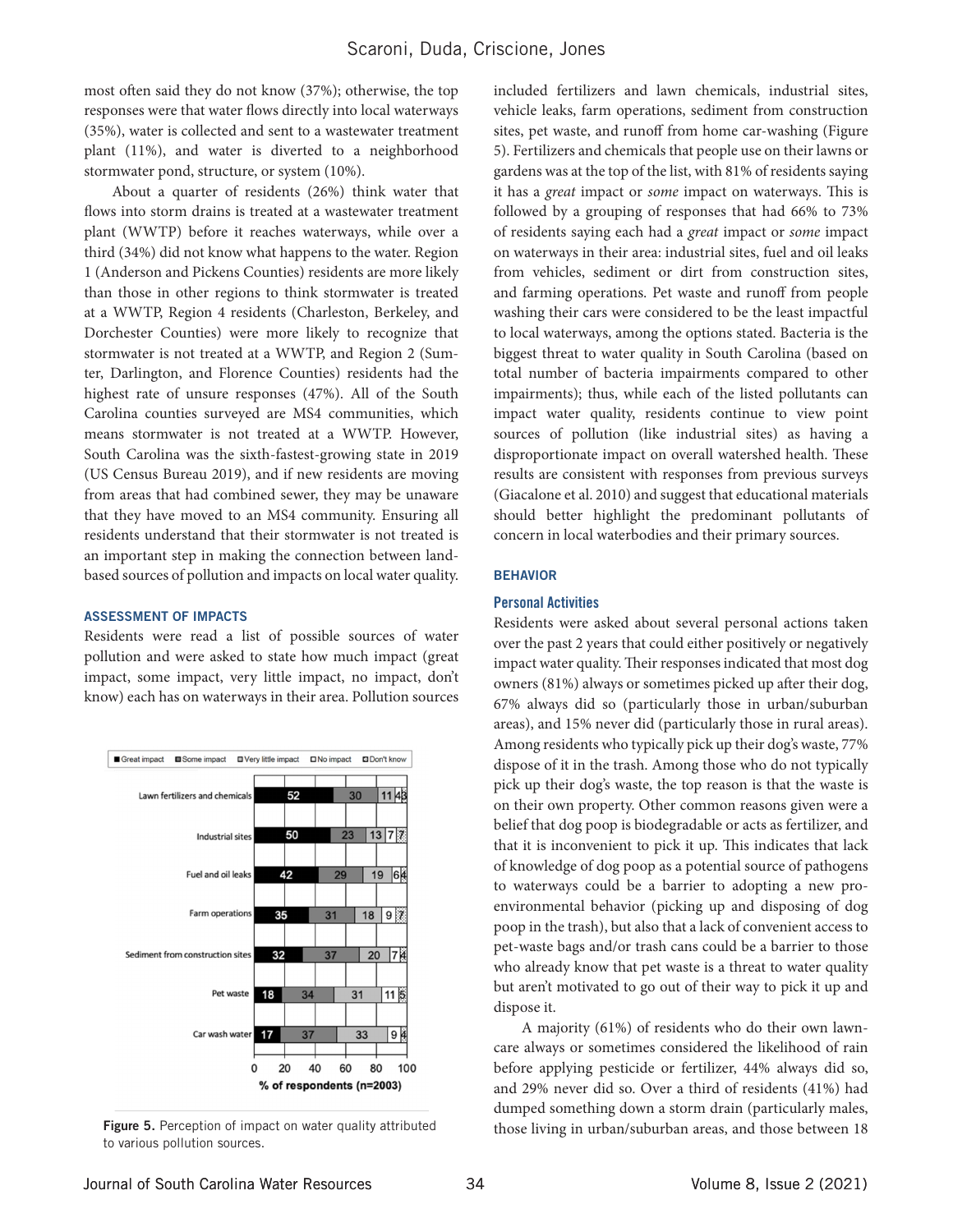and 34 years old), and soapy water from car-washing was the most common pollutant dumped (88%), followed by trash/ litter (4%). This is not entirely surprising considering that soapy water from car-washing was seen as the least impactful pollutant on water quality, and that many residents are still unsure of where stormwater goes after it enters the storm drain. Only 3% of these same residents dumped leaves or grass clippings down the storm drain or into a ditch.

#### Home Maintenance

About a third of residents surveyed (34%) own a septic tank. Septic tank ownership was much more common in Region 1 (Pickens and Anderson Counties) and Region 2 (Florence, Darlington, and Sumter Counties) than the other regions. Of those who own a septic tank, a majority (61%) have the tank inspected and maintained by someone else, 21% personally inspect and maintain the tank, 10% do both, and 7% do not inspect or maintain the tank at all and do not have it done for them (Figure 6). Those who have their septic tank serviced or maintained most often said they have their tank maintained through pumping (47%), a general inspection or visual check (27%), or by using additives (20%). While 38% of residents with septic tanks had them inspected once in the last 2 years, 36% of residents had not had their tank inspected during that time frame (Figure 7). Those who had not had their septic tank inspected were more likely to be 55 years old or older, live in Region 1 (Pickens and Anderson Counties), have an annual household income over \$60,000, and often or sometimes boat or swim in local waterways. SCDHEC recommends that septic tanks be inspected every 1 to 2 years and pumped out every 3 to 5 years, and generally recommends against using additives, which are often ineffective and can be harmful to the proper functioning of a system (SCDHEC 2021). Because bacteria are the main pollutant of concern in South Carolina waterways, and poorly functioning septic systems can act as a source of fecal bacteria, outreach efforts should focus on modifying existing behaviors and providing timely prompts, reminders, and incentives for septic inspections.

#### Lawns and Landscaping

A majority of residents (56%) do their own landscaping, compared to 21% who hire someone to do landscape maintenance for them. The groups most likely to do their own landscaping include those in rural areas, those who often or sometimes fish, those who often or sometimes swim or boat in local waterways, and those between 35 and 54 years old. Among those with a lawn or garden, a slight majority (52%) typically look for plants that are native to South Carolina for use in their landscape. The primary reasons residents gave for not considering native plants were they "just didn't think about it," they already had a mature landscape, or attractiveness of plants was a more important consideration. Native plants require less irrigation, fertilizers, and pesticides, and they provide food and habitat for pollinators; as such, they are often a focus of outreach efforts to reduce nutrient loading to waterways. Expanding outreach programs focused on promoting the use of native plants will need to target key audiences separately; those who are unaware of the benefit of native plants will need to accept a new behavior, while those who prefer nonnative plants for aesthetic reasons will



**Figure 6.** Responsibility for inspection and maintenance among residents with septic tanks.



Figure 7. Number of times residents with septic tanks had them inspected or maintained in the past 2 years.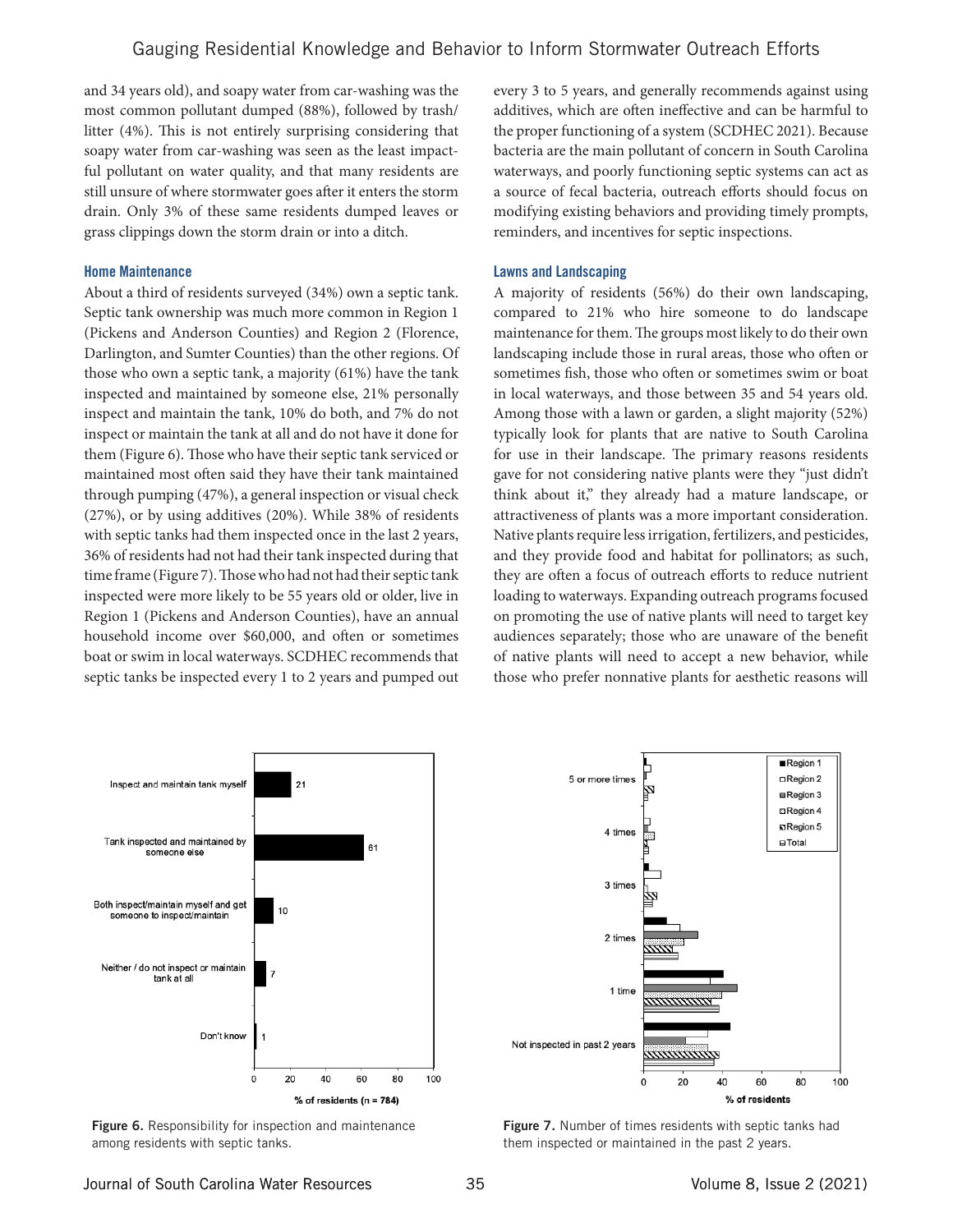need to modify a current behavior. Recognizing the different motivations of these audiences will be essential to bringing about the desired change in landscaping norms.

A majority of those with a lawn or garden (56%) have experienced flooding on their property, compared to 42% who never have; 21% are flooded multiple times a year, 14% are flooded about once a year, and the remainder are flooded less than once a year. Region 1 (Pickens and Anderson Counties) residents are the least likely to be flooded, compared to those in other regions. Actions residents can take to manage stormwater on their property to help alleviate minor flooding include the installation of stormwater control measures, such as rain gardens or rain barrels.

Among those who have a lawn or garden, only 6% have a rain garden in their yard. Those with rain gardens are more likely to live in Region 2 (Florence, Darlington, and Sumter Counties), Region 5 (Horry and Georgetown Counties), or Region 3 (Beaufort County); often or sometimes go swimming, fishing, and boating; and have an annual household income over \$60,000.

A small percentage of residents (7%) currently own a rain barrel. Those with rain barrels are more likely to live in Region 1 (Pickens and Anderson Counties) or Region 2 (Florence, Darlington, and Sumter Counties), often or sometimes go boating or fishing, have a bachelor's degree or higher, live in a rural or suburban area, and have an annual income of less than \$60,000 a year. Rain barrels take up very little space and don't require a large yard, making them ideal BMPs for residents in urbanized areas. Targeting outreach to urban residents about the benefits of rainwater harvesting and providing convenient opportunities to make or purchase rain barrels could help to increase BMP adoption and reduce runoff in urban areas with high impervious cover. Of those who own a rain barrel, most (79%) currently have it installed and working on their property, which means 21% have one they aren't using. This suggests that providing additional resources and information to teach people how to set up their rain barrel, or connecting them with someone who can install it for them, could be an important step to ensuring that a purchased rain barrel is put to use. While most residents with a rain barrel use the harvested rainwater to water their plants, garden, and/or lawn, 16% did say they use it to manage stormwater on their property.

### **DISCUSSION**

The results of this study suggest that a lack of knowledge about how pollutants move from land to water, what impact pollutants have on water quality, and how individual behaviors can contribute to water quality degradation may be contributing sources to polluted stormwater runoff and associated waterbody impairments. Previous Carolina Clear surveys have indicated that even when residents recognized

the harm from a particular pollutant (e.g., pet waste), they didn't always take the appropriate behavior to prevent that harm (e.g., picking up and disposing of it in the trash). This third iteration of the survey attempted to further delve into the reasons people gave for taking or not taking a desired behavior, in order to clearly identify the behaviors that could be successfully targeted through education.

A number of key knowledge gaps were identified that highlight areas where educational efforts could address misconceptions. The basic concept of where stormwater goes is still something that hasn't reached the level of common knowledge among the population in the survey regions. Lack of clarity on what happens to stormwater after it enters a storm drain, and misconceptions on whether the water is treated at a WWTP before discharging to local waterways, appears to affect willingness to dump pollutants directly down storm drains. Targeted education, particularly for residents who wash their car at home, can help to prevent improper dumping.

The relative perceived impact of various pollutants on local water quality does not align with the major impairments of South Carolina waterways. Excess nutrients were seen as having the greatest impact on water quality, despite the fact that bacteria are the most widespread impairment in South Carolina. This could be due to the fact that excess nutrients can lead to highly visible impacts such as algal blooms. Highlighting the connection between potential sources of bacteria, such as pet waste and septic systems, and impacts, such as shellfish bed closures and swimming restrictions, could provide stronger awareness and motivation, particularly among the large number of residents who enjoy visiting beaches and who swim, fish, and boat in local waterways. Further gauging audience motivations will also be important to reach those who won't be motivated by an increase in knowledge. Activities where people participate in water-based activities, such as boat landings and beaches, could also be important locations to disseminate messages and interview target audiences.

While pet waste is only one of a number of potential bacteria sources, ranking its impact as lower than other pollutants could indicate a lack of awareness of the effects of bacterial pollution, or a lack of understanding of the mechanism of transport of fecal bacteria to local waterways. Education and outreach campaigns targeting pet owners should highlight the connection between pet waste and water quality, particularly emphasizing pet waste not just as a source of litter, but as a source of bacterial contamination.

Several key behaviors were also identified that, if implemented, would help to protect water quality. The use of stormwater BMPs in residential landscapes can serve two purposes: reducing runoff and reducing pollution loading. Residents who have experienced flooding in the past may be easier to motivate to adopt BMPs such as rain barrels and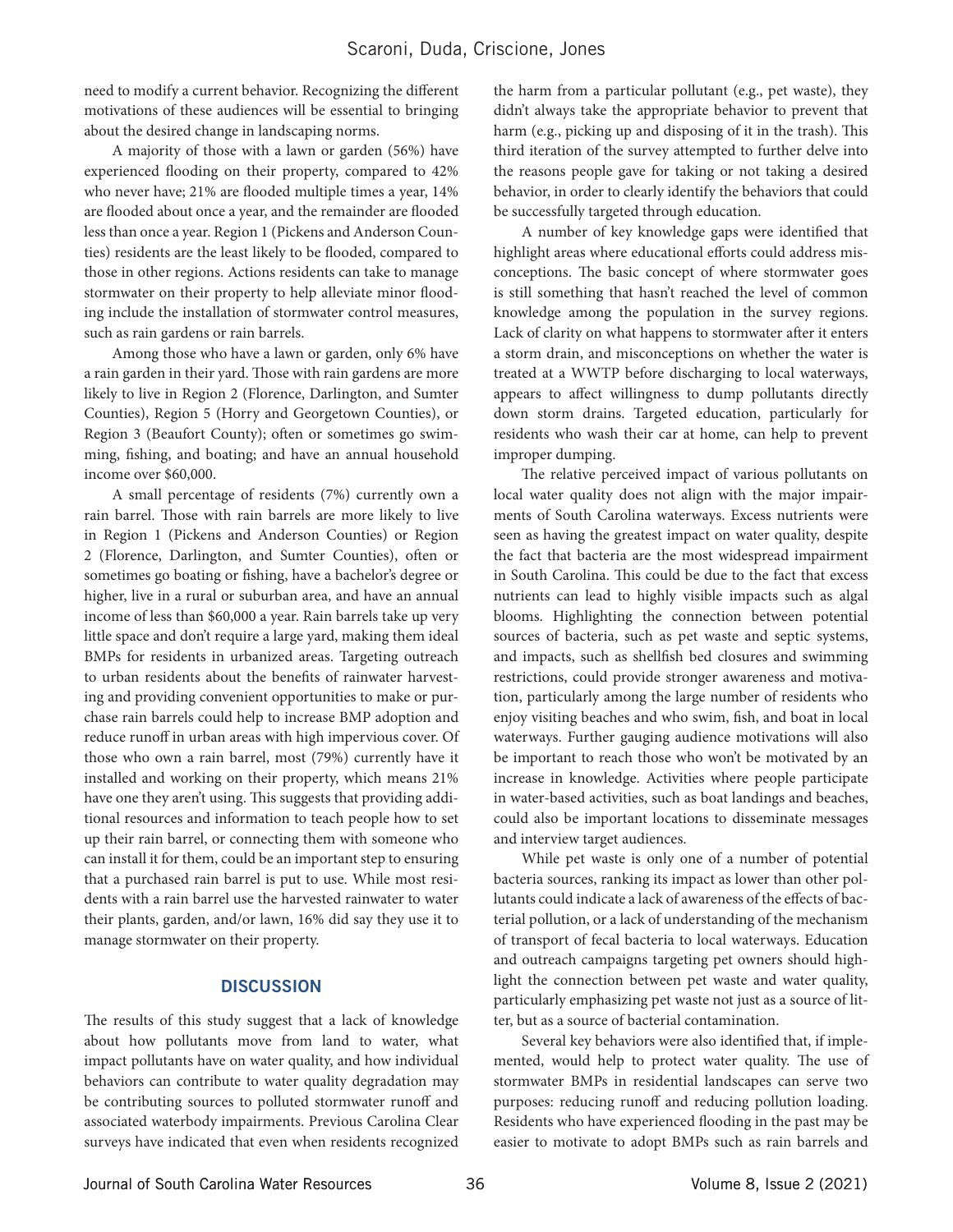rain gardens if the water storage capacity is emphasized. In fact, a recent study in Vermont indicated that adoption of green stormwater infrastructure rises after floods (Coleman et al. 2018). For audiences in areas that have been subjected to recent floods, emphasizing the flood control ability of BMPs as opposed to the water quality benefits may serve as a stronger motivator for adoption.

Regular septic maintenance is an important behavior that can reduce bacterial loading to waterways, groundwater, and private wells, yet many residents are not properly maintaining their septic tanks. Research from Washington state indicates that septic education efforts, based on the belief that homeowners are unaware of the need to maintain their septic tanks, will often fail because regular maintenance is not in the rational self-interest of the homeowner (Mohamed 2009). Mohamed (2009) suggested that septic education programs need to be complemented by regulations established and enforced at the state level. Adding information about existing septic regulations and SCDHEC recommendations to current education strategies could be a good first step to increasing motivation among septic owners. Pairing this information with contact information for contractors, sending prompts to remind septic owners of their inspection schedule, and, if possible, offering financial incentives or rewards for regular inspections could make septic maintenance an easier behavior to adopt. Follow-up focus groups or interviews with septic owners from the groups identified as least likely to have their tank regularly inspected may be needed to better identify the barriers to inspection.

Best practices for landscape maintenance, including proper fertilizer use and incorporation of native plants, could resonate with those audiences already aware of and concerned about nutrient pollution. Promoting the use of native plants in the landscape directly targets a behavior that can reduce nutrient loading to waterways. For the residents who just don't think about native plants, information on the benefits paired with increased availability at nurseries and gardening stores may be enough to motivate a behavior change. Brzuszek et al. (2009) found an increasing trend of using native plants by landscape architects in the southeast US, even when their clients weren't specifically requesting them. Collaborating with landscape architects on educational strategies, and partnering with them to share messages, could be a first step to motivating residents who deliberately chose not to use native plants in their landscapes. Among audiences who don't consider native plants to be as aesthetically pleasing as non-native plants, an approach could focus on increasing use and identification of showy native plants in public spaces and demonstration gardens (involving volunteers in the design and installation), as well as increased recognition of yards that incorporate native plants (e.g., yard of the month designation) to motivate through changing the social norm of what an attractive landscape looks like.

While the survey results were limited to only 11 counties (comprising 39 MS4s) around the state, the uplands, the midlands, and the coast were all represented to some degree in the survey regions. There may be limitations in extrapolating the data to represent other regions or counties not included in the survey, but for MS4 communities that don't already have this information collected, it could provide helpful insights into general audience characteristics. In communities outside of the survey regions, the survey results could serve as a useful starting point to guide the development of their own surveys or focus groups.

Despite requirements in the MS4 permit mandating public outreach, education, and involvement, the number of impairments across South Carolina waterways have increased over the last 9 years. While pollutants come from a variety of sources, urban areas in particular are affected by polluted stormwater running off impervious surfaces impacted by human activities. In order to reduce these landbased pollution sources from urban and suburban areas, it is essential to understand what residents know about stormwater pollution and which behaviors are contributing to water quality impairments. The results of this survey can help stormwater educators better determine who their target audiences are and what specific behaviors need to be targeted to protect water quality from polluted stormwater runoff. As a next step, conducting focus groups of target audiences could further disentangle the barriers to pro-environmental behaviors and better identify specific motivators to encourage behavior change within subpopulations of residents. With that knowledge, stormwater educators will be able to craft outreach messages and campaigns more effectively tailored to key audiences with a greater chance of motivating sustainable behavior change.

## ACKNOWLEDGMENTS

The authors acknowledge the invaluable contributions of the Responsive Management team, including Tom Beppler, who conducted the survey, analyzed results, and provided exceptional guidance and feedback throughout the process. The survey questions were adapted from previous surveys with the assistance of the Clemson Extension Water Resources team, including Kim Morganello, Guinn Wallover, Karen Jackson, Katie Altman, Sarah Rogers, Rachel Davis, Charly McConnell, and Ellen Comeau. Chris Ellis from NOAA's Office of Coastal Management provided feedback on an early version of the survey.